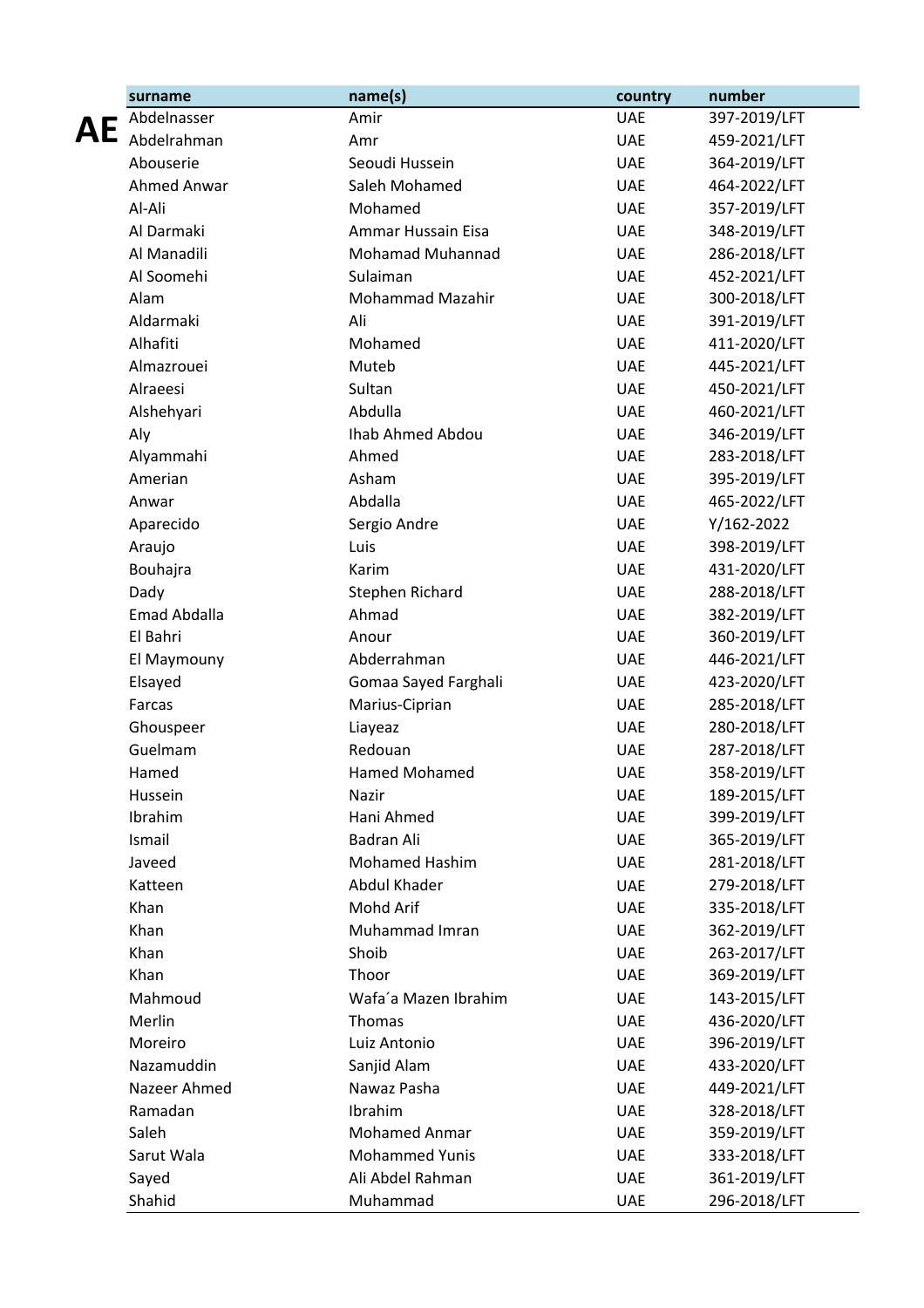|           | Shepherd        | Barry                 | <b>UAE</b>               | 284-2018/LFT                 |
|-----------|-----------------|-----------------------|--------------------------|------------------------------|
|           | Taouzary        | Ahmed                 | <b>UAE</b>               | 149-2015/LFT                 |
|           | Taouzary        | Jawad                 | <b>UAE</b>               | 198-2016/LFT                 |
| <b>AR</b> | Nascimento      | Arthur                | ARG                      | 282-2018/LFT                 |
|           | Huber           | Michael               | AUT                      | 169-2015/LFT                 |
|           | Joiser          | Sabrina               | <b>AUT</b>               | 050-2013/LFT                 |
|           | Lang            | Mary                  | <b>AUT</b>               | 124-2014/LFT                 |
|           | van Sas         | Frederik              | <b>AUT</b>               | 233-2016/LFT                 |
|           | van Sas         | Joris                 | <b>AUT</b>               | 234-2016/LFT                 |
| <b>AU</b> | Taff            | <b>Mitchell Gary</b>  | <b>AUS</b>               | 024-2013/LFT                 |
|           | <b>Bauwens</b>  | Tony                  | <b>BEL</b>               | 245-2017/LFT                 |
| BЕ        | <b>Boriau</b>   | Else                  | <b>BEL</b>               | 435-2020/LFT                 |
|           | <b>Bovens</b>   | Stefanie              | <b>BEL</b>               | 318-2018/LFT                 |
|           | Curti           | Raphael               | <b>BEL</b>               | 229-2016/LFT                 |
|           | Delen           | Kelly                 | <b>BEL</b>               | 246-2017/LFT                 |
|           | Dermez          | David                 | <b>BEL</b>               | 089-2013/LFT                 |
|           | Frere           | Nicolas               | <b>BEL</b>               | 211-2016/LFT                 |
|           | Hennekens       | Koen                  | <b>BEL</b>               | 161-2015/LFT                 |
|           | Hossay          | Phillippe             | <b>BEL</b>               | 163-2015/LFT                 |
|           | Lanslots        | Sven                  | <b>BEL</b>               | 009-2013/LFT                 |
|           | Looyens         | Philip                | <b>BEL</b>               | 225-2016/LFT                 |
|           | Matthys         | Charlotte             | <b>BEL</b>               | 324-2018/LFT                 |
|           | Mertens         | Arnauld               | <b>BEL</b>               | 350-2019/LFT                 |
|           | Murillo         | Juan                  | <b>BEL</b>               | 076-2013/LFT                 |
|           | Oben            | Tom                   | <b>BEL</b>               | 227-2016/LFT                 |
|           | Permentier      | Terry                 | <b>BEL</b>               | 311-2018/LFT                 |
|           | Pisarov         | Ionel                 | <b>BEL</b>               | 165-2015/LFT                 |
|           | Schoukens       | Glenn                 | <b>BEL</b>               | 200-2016/LFT                 |
|           | Schoukens       | Tom                   | <b>BEL</b>               | 201-2016/LFT                 |
|           | Schyvens        | Stijn                 | <b>BEL</b>               | 014-2013/LFT                 |
|           | Swaenepoel      | Jesse                 | <b>BEL</b>               | 220-2016/LFT                 |
|           | Vandycke        | Katrien               | <b>BEL</b>               | 226-2016/LFT                 |
|           | Wilms           | Peter                 | <b>BEL</b>               | 222-2016/LFT                 |
| BR        | <b>Batista</b>  | João Batista          | <b>BRA</b>               | 428-2020/LFT                 |
|           | de Camargo      | Marcelo               | <b>BRA</b>               | 336-2018/LFT                 |
|           | Vieira          | João Paulo            | <b>BRA</b>               | 351-2019/LFT                 |
| BF        | Abbas           | Ali                   | <b>BHR</b>               | 340-2018/LFT                 |
|           | Al Satrawi      | Khalil Ebrahim        | <b>BHR</b>               | 250-2017/LFT                 |
|           | Al-Haiki        | <b>Mohammed Ahmed</b> | <b>BHR</b>               | 194-2016/LFT                 |
|           | Alsameea        | Abdali                | <b>BHR</b>               | 195-2016/LFT                 |
|           | Hasan Abdulla   | Sami                  | <b>BHR</b>               | 167-2015/LFT                 |
|           | Jaffar          | Ali                   | <b>BHR</b>               | 196-2016/LFT                 |
|           | Malek           | Qassim                | <b>BHR</b>               | 327-2018/LFT                 |
|           | Nasseem Mohanna | Mohanna               | <b>BHR</b>               | 180-2015/LFT                 |
|           | Saeed           | Ahmed Reyadh          | <b>BHR</b><br><b>CHE</b> | 343-2019/LFT<br>126-2014/LFT |
|           | Schläpfer       | Christina Maja        |                          |                              |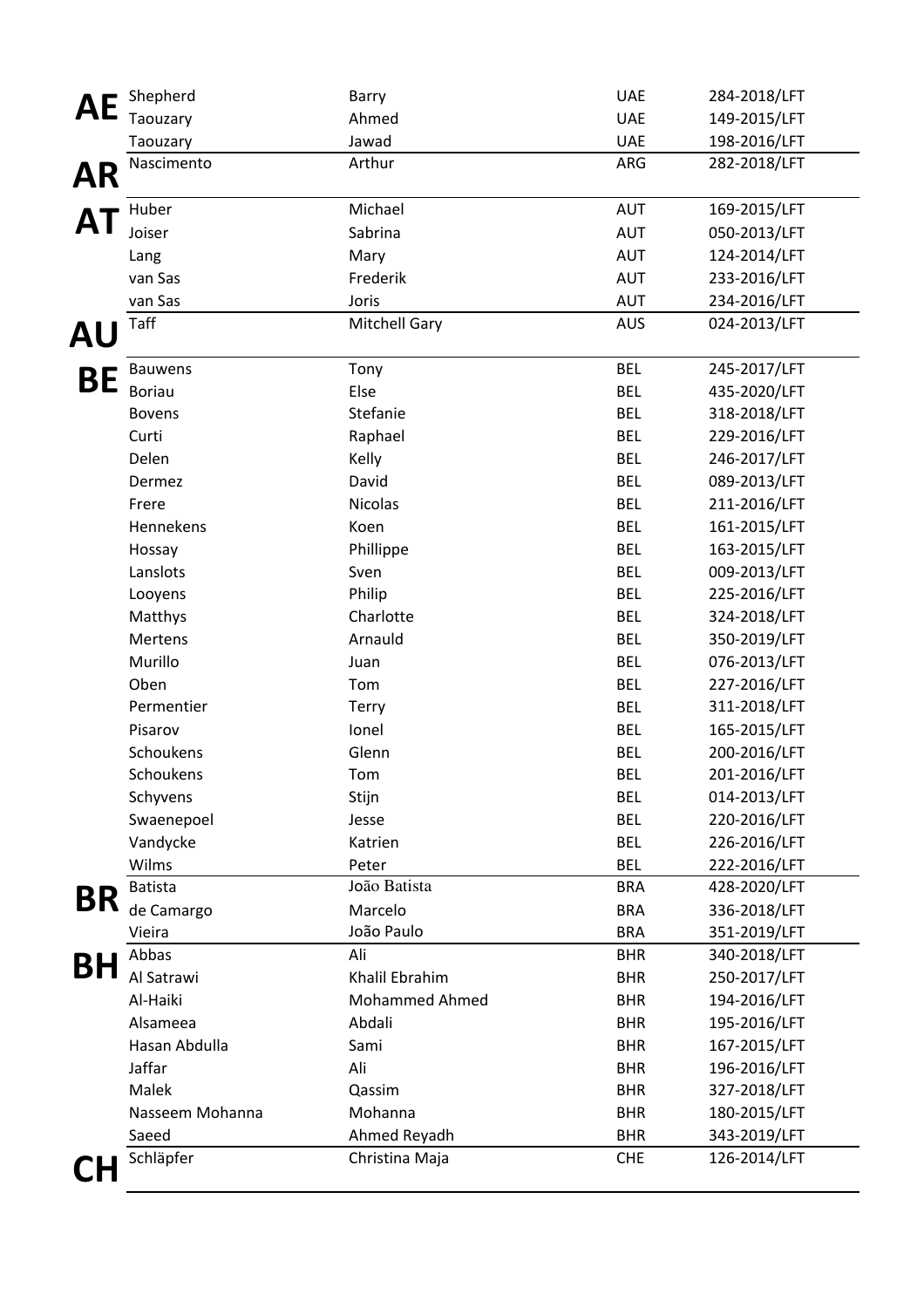|    | Berengyan             | Bela               | <b>DEU</b> | 110-2014/LFT |
|----|-----------------------|--------------------|------------|--------------|
|    | Birkenseer            | Andreas            | <b>DEU</b> | 088-2013/LFT |
|    | Fischer               | Verena             | <b>DEU</b> | 160-2015/LFT |
|    | Hanss                 | Sebastian          | <b>DEU</b> | 237-2017/LFT |
|    | Helfrich              | Antonia            | <b>DEU</b> | 312-2018/LFT |
|    | Kelly                 | Simon              | DEU        | 236-2017/LFT |
|    | Knoll                 | Patricia           | <b>DEU</b> | 025-2013/LFT |
|    | Kooiker               | Benjamin           | <b>DEU</b> | 158-2015/LFT |
|    | Lemmens               | Jan                | <b>DEU</b> | 255-2017/LFT |
|    | Spönle                | Frank              | <b>DEU</b> | 214-2016/LFT |
|    | Wagener               | Annika             | <b>DEU</b> | 103-2014/LFT |
|    | Wettengl              | Volker             | <b>DEU</b> | 087-2013/LFT |
| DK | Zimmermann            | Bernd              | <b>DEU</b> | 006-2013/LFT |
|    | Bonde                 | Maja               | <b>DNK</b> | 310-2018/LFT |
|    | Fischer               | Matilde            | <b>DNK</b> | 108-2014/LFT |
|    | Husted                | Lone               | <b>DNK</b> | 071-2013/LFT |
|    | Pihl                  | Minttu Ida Maria   | <b>DNK</b> | 079-2013/LFT |
|    | Siana                 | Alexandra          | <b>DNK</b> | 338-2018/LFT |
|    | El Kady               | Ayman              | EGY        | 047-2013/LFT |
| EG | Hanafy Aly            | Ashraf Magdy       | EGY        | 458-2021/LFT |
|    | <b>Metwally Nadir</b> | Samir Elsaysed     | EGY        | 190-2016/LFT |
|    | Mohamed               | Hamada Iman Hemida | EGY        | 455-2021/LFT |
| ES | Acero Conde           | Jesus              | <b>ESP</b> | 118-2014/LFT |
|    | Fuentes Gómez         | Santiago           | <b>ESP</b> | 407-2020/LFT |
|    | Moreno                | Toni               | <b>ESP</b> | 043-2013/LFT |
|    | Pujalt                | David              | <b>ESP</b> | 136-2014/LFT |
|    | Tolra                 | Bernat             | <b>ESP</b> | 045-2013/LFT |
|    | Carriedo Palacio      | Emilio             | <b>ESP</b> | 265-2017/LFT |
|    | Carriedo Palacio      | Sixto              | <b>ESP</b> | 266-2017/LFT |
|    | Roch Betriu           | Oriol              | <b>ESP</b> | 337-2018/LFT |
|    | Saber                 | Amar               | <b>ESP</b> | 467-2022/LFT |
|    |                       |                    |            |              |
| FI | Hagelberg             | Sini Ursula        | <b>FIN</b> | 115-2014/LFT |
|    | Allman                | Scott              | <b>FRA</b> | 205-2016/LFT |
| FR | <b>Bidault</b>        | Galard             | <b>FRA</b> | 251-2017/LFT |
|    | <b>Bidault</b>        | Gaëtan             | <b>FRA</b> | 378-2019/LFT |
|    | <b>Bister</b>         | Marianne           | <b>FRA</b> | 402-2019/LFT |
|    | Blayac                | Pierre             | <b>FRA</b> | 049-2013/LFT |
|    | <b>Boulay</b>         | Loic               | <b>FRA</b> | 253-2017/LFT |
|    | <b>Brun</b>           | Sebastien          | <b>FRA</b> | 303-2018/LFT |
|    | Cibois                | Franck             | <b>FRA</b> | 206-2016/LFT |
|    | Collet                | Laetitia           | <b>FRA</b> | 099-2014/LFT |
|    | Cuvereux              | Solene             | <b>FRA</b> | 319-2018/LFT |
|    | Hourseau              | Geoffrey           | <b>FRA</b> | 168-2015/LFT |
|    | Meyer                 | Mike               | <b>FRA</b> | 032-2013/LFT |
|    | Miloux                | Mathieu            | <b>FRA</b> | 016-2013/LFT |
|    | Riviére               | Robin              | <b>FRA</b> | 093-2013/LFT |
|    | Rogowski              | Miroslaw           | <b>FRA</b> | 316-2018/LFT |
|    | Ruel                  | Remy               | <b>FRA</b> | 443-2021/LFT |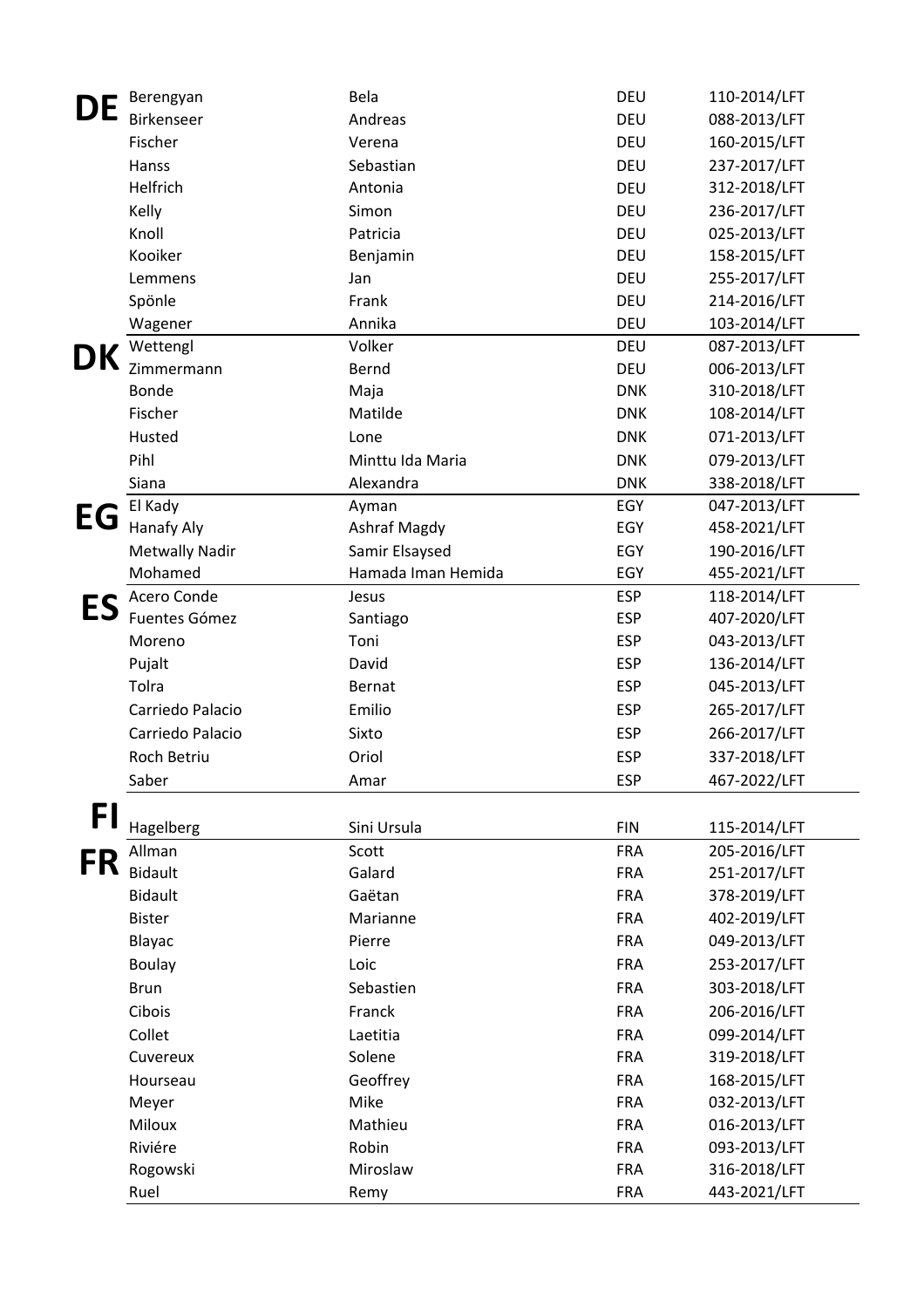| FR | Salierno           | Tifany          | <b>FRA</b> | 367-2019/LFT |
|----|--------------------|-----------------|------------|--------------|
|    | Alldis             | Kerri           | <b>GBR</b> | 007-2013/LFT |
| GB | Beeley             | Sian            | <b>GBR</b> | 208-2016/LFT |
|    | Bermingham         | Jake            | <b>GBR</b> | 039-2013/LFT |
|    | <b>Bint</b>        | Maureen         | <b>GBR</b> | 216-2016/LFT |
|    | <b>Buckley</b>     | <b>Miles</b>    | <b>GBR</b> | 077-2013/LFT |
|    | <b>Buckley</b>     | Connor          | <b>GBR</b> | 223-2016/LFT |
|    | Carter             | Lisa            | <b>GBR</b> | 095-2013/LFT |
|    | Carter             | Darron          | <b>GBR</b> | 096-2013/LFT |
|    | Commins            | Daren           | <b>GBR</b> | 153-2015/LFT |
|    | Cooper             | Jo-Anne         | <b>GBR</b> | 074-2013/LFT |
|    | Davidson           | Joanne          | <b>GBR</b> | 213-2016/LFT |
|    | Davis              | Samantha        | <b>GBR</b> | 217-2016/LFT |
|    | Dean               | Lindsay         | <b>GBR</b> | 069-2013/LFT |
|    | Fox                | Raymond         | <b>GBR</b> | 067-2013/LFT |
|    | Gamlin             | Mark            | <b>GBR</b> | 062-2013/LFT |
|    | Gibson             | Jodie           | <b>GBR</b> | 113-2014/LFT |
|    | Godwin             | Davina          | <b>GBR</b> | 155-2015/LFT |
|    | Gore               | Katie           | <b>GBR</b> | 073-2013/LFT |
|    | Hampton            | Sarah           | <b>GBR</b> | 152-2015/LFT |
|    | Holloway           | Amanda          | <b>GBR</b> | 117-2014/LFT |
|    | Jones              | Kimberley       | <b>GBR</b> | 247-2018/LFT |
|    | Jones              | Rhodri          | <b>GBR</b> | 271-2018/LFT |
|    | Lyall              | Michelle        | <b>GBR</b> | 125-2014/LFT |
|    | McCormick          | Seamus          | <b>GBR</b> | 321-2018/LFT |
|    | McCormick          | Stephen         | <b>GBR</b> | 215-2016/LFT |
|    | McKinnon           | Cara Joanne     | <b>GBR</b> | 371-2019/LFT |
|    | McLachlan-Chivers  | Luke            | <b>GBR</b> | 075-2013/LFT |
|    | Moss               | Michelle Louise | <b>GBR</b> | 264-2017/LFT |
|    | Podd               | Harriet         | <b>GBR</b> | 098-2014/LFT |
|    | Pyart              | Verity          | <b>GBR</b> | 147-2015/LFT |
|    | Reid               | Caroline        | <b>GBR</b> | 116-2014/LFT |
|    | Richards-Healion   | Cheryl          | <b>GBR</b> | 063-2013/LFT |
|    | Rogers             | Neil            | <b>GBR</b> | 070-2013/LFT |
|    | Taylor             | Andrea          | <b>GBR</b> | 048-2013/LFT |
|    | Thomas             | Caine           | <b>GBR</b> | 148-2015/LFT |
|    | Uggendahl Liden    | Rebecka         | GB         | 373-2019/LFT |
|    | Wainwright         | Sara            | <b>GBR</b> | 218-2016/LFT |
|    | Papadopoulos       | Nikolaos        | <b>GRE</b> | 421-2020/LFT |
| GR |                    |                 |            |              |
|    | Benjamin           | Hilda           | <b>IRN</b> | 011-2013/LFT |
| IR | Birghani           | Mehrzad         | <b>IRN</b> | 072-2013/LFT |
|    | Khazirpoor         | Mooud           | <b>IRN</b> | 248-2017/LFT |
|    | Sedighi            | Saeed           | <b>IRN</b> | 204-2016/LFT |
|    | Sotoudehniakorrani | Bahareh         | <b>IRN</b> | 247-2017/LFT |
|    | Yasrebi            | Mohammad        | <b>IRN</b> | 005-2013/LFT |
|    | Abed El Hadi       | Raja            | <b>ISR</b> | 120-2014/LFT |
|    | Aboud              | Neemy           | <b>ISR</b> | 187-2015/LFT |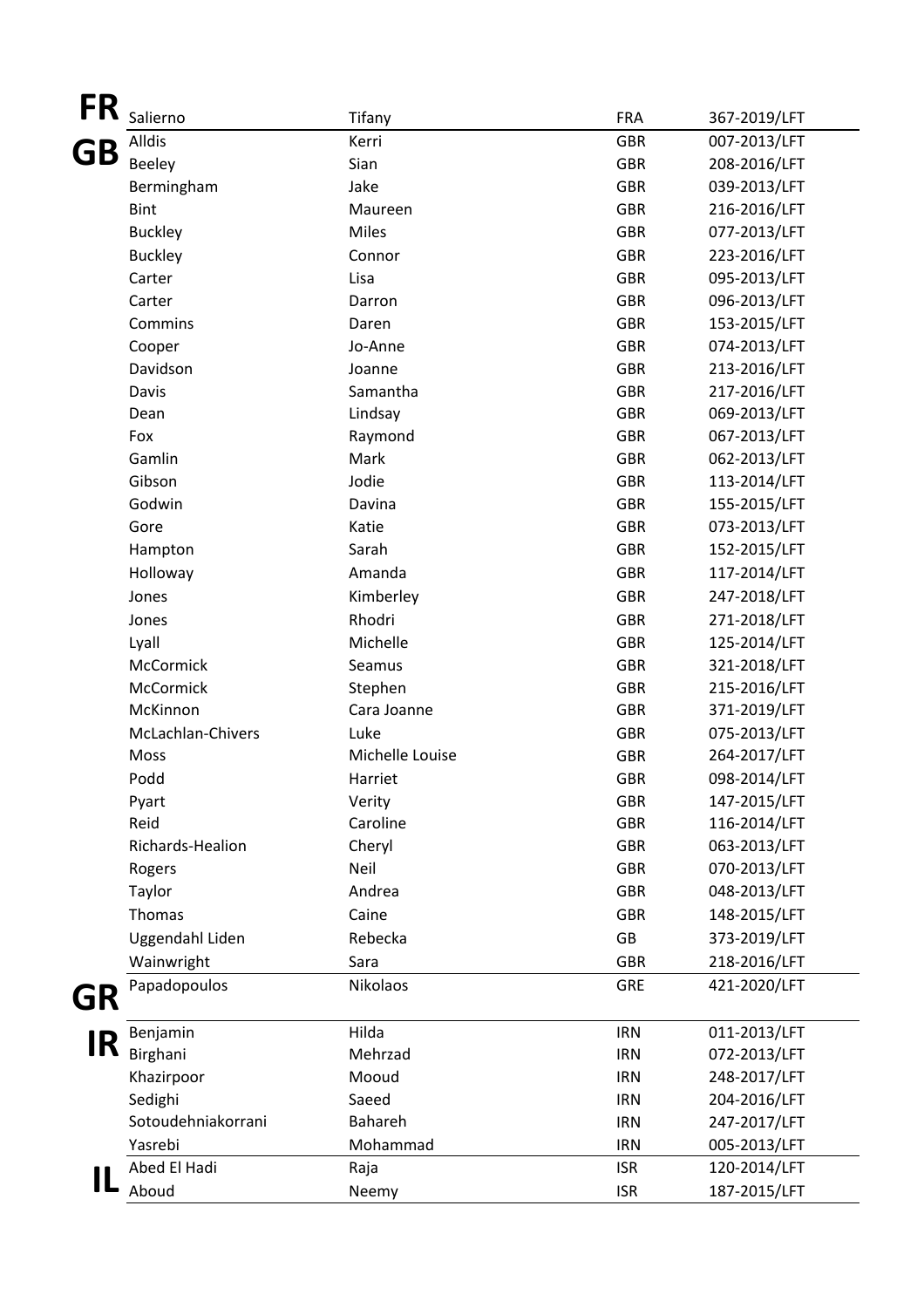|   | Dabas            | Mustafa          | <b>ISR</b> | 186-2015/LFT |
|---|------------------|------------------|------------|--------------|
|   | Darawsha         | Ali              | <b>ISR</b> | 083-2013/LFT |
|   | Darawsha         | Muhammad         | <b>ISR</b> | 166-2015/LFT |
|   | Jabarin          | Ahmad            | <b>ISR</b> | 084-2013/LFT |
|   | Jaussi           | Mahamud          | <b>ISR</b> | 144-2015/LFT |
|   | Jibneh           | Mohammad Abu     | <b>ISR</b> | 140-2015/LFT |
|   | Kadan            | Mohamad          | <b>ISR</b> | 236-2017/LFT |
|   | Sahnini          | Mofeed           | <b>ISR</b> | 085-2013/LFT |
|   | Salamneh         | Abd El Razik     | <b>ISR</b> | 188-2015/LFT |
|   | Shinati          | Haled            | <b>ISR</b> | 086-2013/LFT |
|   | Shnate           | Khaled           | <b>ISR</b> | 119-2014/LFT |
|   | Tabar            | Elias            | <b>ISR</b> | 003-2013/LFT |
|   | Uzan             | Omer             | <b>ISR</b> | 276-2018/LFT |
|   | Zoabi            | Adeeb            | <b>ISR</b> | 184-2015/LFT |
|   | Zoubie           | Mohamid          | <b>ISR</b> | 002-2013/LFT |
|   | Zoubie           | <b>Talib Gad</b> | <b>ISR</b> | 185-2015/LFT |
|   | Baragiani        | Giuseppe         | <b>ITA</b> | 330-2018/LFT |
| П | <b>Boetto</b>    | Jean Francois    | <b>ITA</b> | 090-2013/LFT |
|   | Boninsegni       | Davide           | <b>ITA</b> | 429-2020/LFT |
|   | <b>Boscarino</b> | Giacomo          | <b>ITA</b> | 094-2013/LFT |
|   | <b>Boscarino</b> | Andrea           | <b>ITA</b> | 130-2014/LFT |
|   | <b>Boscarino</b> | Angelo           | <b>ITA</b> | 145-2015/LFT |
|   | Bulgherini       | Lorenzo          | <b>ITA</b> | 015-2013/LFT |
|   | Capacci          | Giacomo          | <b>ITA</b> | 209-2016/LFT |
|   | Capecci          | Paolo            | <b>ITA</b> | 210-2016/LFT |
|   | Ciregia          | Roberto          | <b>ITA</b> | 203-2016/LFT |
|   | Colombo          | Stefano          | <b>ITA</b> | 259-2017/LFT |
|   | Como             | Fabio            | <b>ITA</b> | 033-2013/LFT |
|   | Costa            | Davide           | <b>ITA</b> | 046-2013/LFT |
|   | Da Pos           | Christian        | <b>ITA</b> | 352-2019/LFT |
|   | Dello Iacono     | Andrea           | <b>ITA</b> | 304-2018/LFT |
|   | di Pisa          | Giuseppe         | <b>ITA</b> | 134-2014/LFT |
|   | Fanara           | Vincenzo         | <b>ITA</b> | 142-2015/LFT |
|   | Franceschina     | Cristian         | <b>ITA</b> | 235-2016/LFT |
|   | Fucci            | Manuel           | <b>ITA</b> | 131-2014/LFT |
|   | Fusco            | Antonio          | <b>ITA</b> | 135-2014/LFT |
|   | Grimi            | Patricia Ana     | <b>ITA</b> | 038-2013/LFT |
|   | lacoban          | Toader           | <b>ITA</b> | 293-2018/LFT |
|   | Lapunzina        | Federico         | <b>ITA</b> | 239-2018/LFT |
|   | Maccabei         | Luca             | <b>ITA</b> | 092-2013/LFT |
|   | Manganaro        | Alessandro       | <b>ITA</b> | 129-2014/LFT |
|   | Mearelli         | Enrico           | <b>ITA</b> | 112-2014/LFT |
|   | Mearelli         | Nicola           | <b>ITA</b> | 128-2014/LFT |
|   | Mekni            | Mohamed Ali      | <b>ITA</b> | 127-2014/LFT |
|   | Musilli          | Antonio          | <b>ITA</b> | 008-2013/LFT |
|   | Oberti           | Luca             | <b>ITA</b> | 207-2016/LFT |
|   | Parasole         | Marco            | <b>ITA</b> | 434-2020/LFT |
|   | Ranieri          | Victor           | <b>ITA</b> | 133-2014/LFT |
|   | Rosetti          | Riccardo         | <b>ITA</b> | 037-2013/LFT |
|   | Sandrini         | Stefano          | <b>ITA</b> | 437-2020/LFT |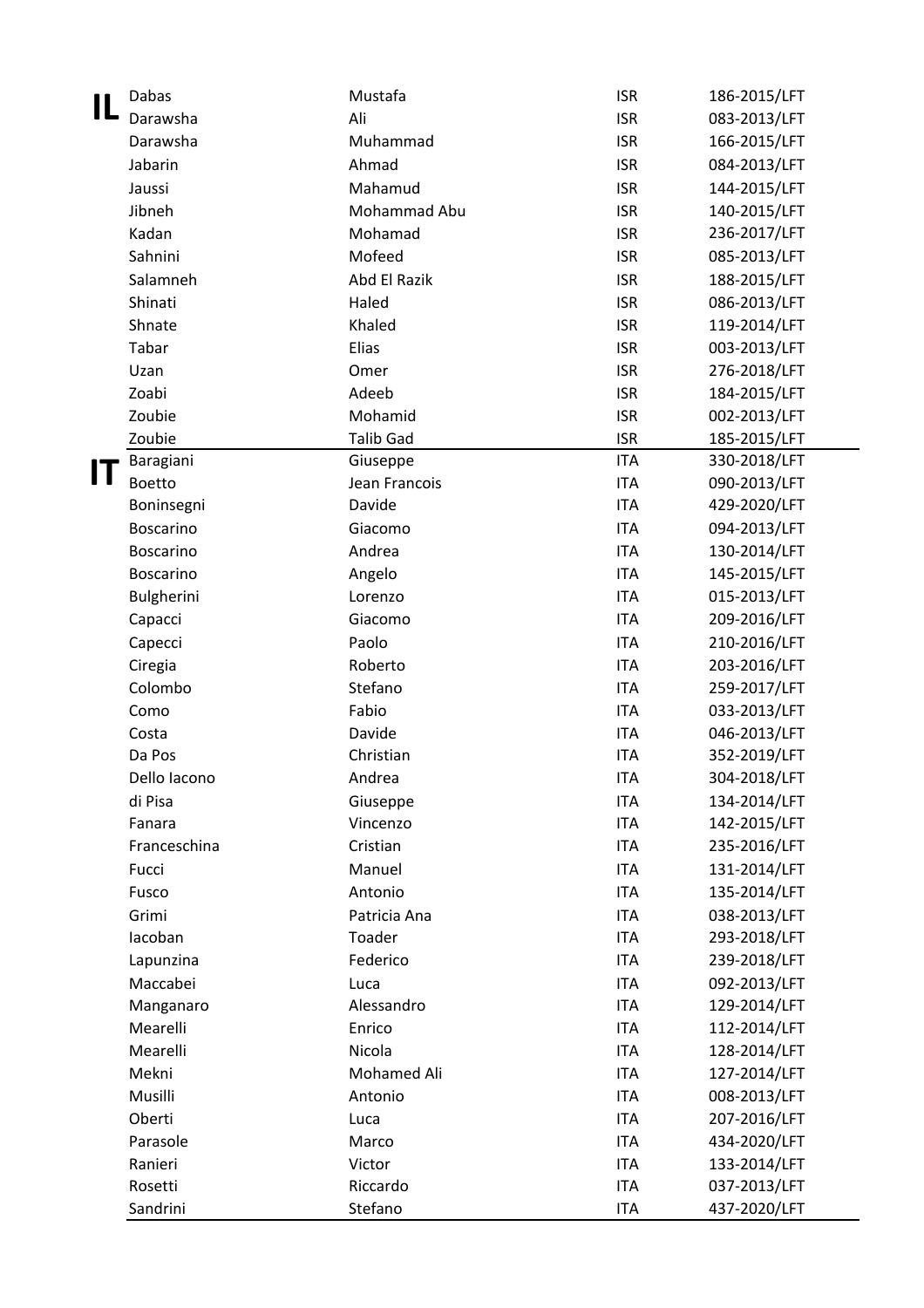|    | Sangilles           | Girolamo                          | <b>ITA</b>               | 199-2016/LFT                 |
|----|---------------------|-----------------------------------|--------------------------|------------------------------|
|    | Teobaldelli         | Angelo                            | <b>ITA</b>               | 122-2014/LFT                 |
|    | Tomasoni            | Thomas                            | <b>ITA</b>               | 080-2013/LFT                 |
|    | Urinciuc            | Constantin                        | <b>ITA</b>               | 404-2020/LFT                 |
|    | Venturini           | Roberto                           | <b>ITA</b>               | 156-2015/LFT                 |
|    | Zaniboni            | Roberto                           | <b>ITA</b>               | 258-2017/LFT                 |
|    | Zaniboni            | Stefano                           | <b>ITA</b>               | 257-2017/LFT                 |
|    | Zoppellaro          | Diego                             | <b>ITA</b>               | 292-2018/LFT                 |
|    | Abdelalil           | Mohamed                           | <b>JOR</b>               | 101-2014/LFT                 |
| JO | <b>Abdul Hameed</b> | Mohammad Alsaleh, HE              | <b>JOR</b>               | 052-2013/LFT                 |
|    | Abu Hamad           | Salah Aldeen                      | <b>JOR</b>               | 023-2013/LFT                 |
|    | Abu Shabah          | Khaled Atieh Suliman              | <b>JOR</b>               | 157-2015/LFT                 |
|    | AbuKeshek           | Wesam                             | <b>JOR</b>               | 104-2014/LFT                 |
|    | AbuKeshek           | Ibrahim                           | <b>JOR</b>               | 105-2014/LFT                 |
|    | Abu-Kishek          | Salim                             | <b>JOR</b>               | 034-2013/LFT                 |
|    | Abu-Kishek          | Mohammad                          | <b>JOR</b>               | 036-2013/LFT                 |
|    | Adnansamih          | Ismail                            | <b>JOR</b>               | 375-2019/LFT                 |
|    | Ahmad               | Muhammad Mustafa                  | <b>JOR</b>               | 055-2013/LFT                 |
|    | Al Barmaki          | Mohammad                          | <b>JOR</b>               | 017-2013/LFT                 |
|    | Al Masaeid          | Ibrahim                           | <b>JOR</b>               | 018-2013/LFT                 |
|    | Al Sanie            | <b>Abdel Fattah</b>               | <b>JOR</b>               | 162-2015/LFT                 |
|    | Al Wazzan           | Mohammad Wael                     | <b>JOR</b>               | 372-2019/LFT                 |
|    | Albarmaki           | Saleh                             | <b>JOR</b>               | 035-2013/LFT                 |
|    | Albarmaky           | Fuad                              | <b>JOR</b>               | 021-2013/LFT                 |
|    | Albarmaky           | Fadi                              | <b>JOR</b>               | 022-2013/LFT                 |
|    | Al Barmki           | Najeeb                            | <b>JOR</b>               | 403-2020/LFT                 |
|    | Al Boqour           | Mahmoud                           | <b>JOR</b>               | 427-2020/LFT                 |
|    | Al Khatib           | Yaser                             | <b>JOR</b>               | 426-2020/LFT                 |
|    | Alhibishan          | Ahmad                             | <b>JOR</b>               | 424-2020/LFT                 |
|    | Alhyari<br>Ali      | Jafar<br>Ahmed Mohamed Abdelbadie | <b>JOR</b><br><b>JOR</b> | 425-2020/LFT<br>028-2013/LFT |
|    | Ali                 | Saber Attia                       | <b>JOR</b>               | 042-2013/LFT                 |
|    | Ali                 | Khairy Attia                      | <b>JOR</b>               | 121-2014/LFT                 |
|    | Ali Mousa           | Aloush Mone'm                     | <b>JOR</b>               | 020-2013/LFT                 |
|    | Andrade             | Claudio                           | <b>JOR</b>               | 307-2018/LFT                 |
|    | <b>Bakr</b>         | Abu                               | <b>JOR</b>               | 159-2015/LFT                 |
|    | Bianchini           | Claudinei                         | <b>JOR</b>               | 317-2018/LFT                 |
|    | El Bashabsheh       | Abdel Wahab                       | <b>JOR</b>               | 442-2021/LFT                 |
|    | Habach              | Rascha Hanin                      | <b>JOR</b>               | 146-2015/LFT                 |
|    | Hani                | Abed Alhameed                     | <b>JOR</b>               | 056-2013/LFT                 |
|    | Khalid              | <b>Faris Alrashid</b>             | <b>JOR</b>               | 057-2013/LFT                 |
|    | Khan                | <b>Mohammad Arshad</b>            | <b>JOR</b>               | 058-2013/LFT                 |
|    | Kheir               | Bashir                            | <b>JOR</b>               | 107-2014/LFT                 |
|    | Madros              | Ziad                              | <b>JOR</b>               | 100-2014/LFT                 |
|    | Qasim               | Hameed Suleiman                   | <b>JOR</b>               | 059-2013/LFT                 |
|    | Saad                | Suleiman Arabi                    | <b>JOR</b>               | 061-2013/LFT                 |
|    | Saed                | Freihat                           | <b>JOR</b>               | 219-2016/LFT                 |
|    | Saleem              | Abdullah Mahmoud                  | <b>JOR</b>               | 053-2013/LFT                 |
|    | Saleh               | Mohammad Abdallah                 | <b>JOR</b>               | 054-2013/LFT                 |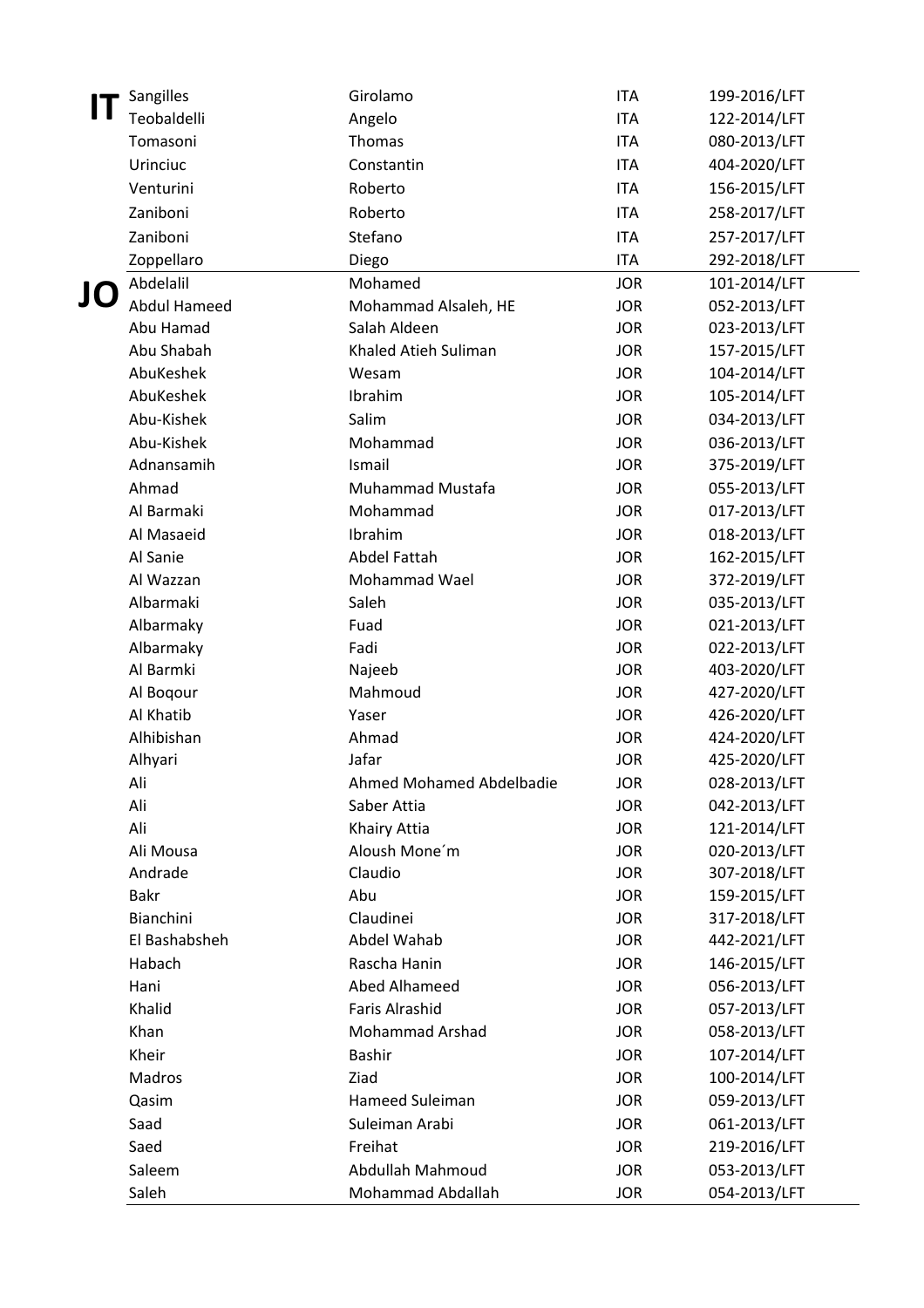|           | Samaa          | Adnan Ismail                     | <b>JOR</b> | 060-2013/LFT |
|-----------|----------------|----------------------------------|------------|--------------|
|           | Talal          | Mohammad Alsaleh, HE             | <b>JOR</b> | 051-2013/LFT |
|           |                | Ali Hasan Ali                    | <b>JOR</b> |              |
|           | Yaseen         |                                  |            | 026-2013/LFT |
| KW        | Ali            | Ali Salah<br>Nawaf               | <b>KUW</b> | 275-2018/LFT |
|           | Alnaser        |                                  | <b>KUW</b> | 272-2018/LFT |
|           | Alnasser       | Majed                            | <b>KUW</b> | 273-2018/LFT |
|           | Elsayed        | Amr                              | <b>KUW</b> | 267-2018-LFT |
|           | Farghali       | Abd Alnabi Mohammad Abdulghani   | <b>KUW</b> | 268-2018/LFT |
|           | Ghoneim        | <b>Gamal Rezk Abdel Mottaleb</b> | <b>KUW</b> | 363-2019/LFT |
|           | Marzouk        | Mohamed                          | <b>KUW</b> | 334-2018/LFT |
|           | Mohamed        | Ahmed                            | <b>KUW</b> | 295-2018/LFT |
|           | Ramadhan       | Alaa Abdultawab Abdulqawi        | <b>KUW</b> | 291-2018/LFT |
|           | Rawak          | Atif                             | <b>KUW</b> | 355-2019/LFT |
|           | Abou Said      | Wael                             | LBN        | 420-2020/LFT |
| LΒ        | Al Ghentawi    | <b>Abdel Hamid</b>               | LBN        | 412-2020/LFT |
|           | Allwaise       | Hassan                           | LBN        | 344-2019/LFT |
|           | Amine          | Mohammad                         | LBN        | 415-2020/LFT |
|           | Assi           | Mohamad Emad                     | LBN        | 356-2019/LFT |
|           | Choaib         | Akram                            | LBN        | 413-2020/LFT |
|           | El Alali       | Ibrahim                          | LBN        | 414-2020/LFT |
|           | El Chaar       | Taha                             | <b>LBN</b> | 418-2020/LFT |
|           | El Chaar       | <b>Tarek</b>                     | LBN        | 419-2020/LFT |
|           | Mazloum        | Omar                             | LBN        | 417-2020/LFT |
|           | Takla          | Mwafak                           | LBN        | 416-2020/LFT |
|           | Rinnen         | Tanja                            | <b>LUX</b> | 012-2013/LFT |
| LU        | Ullström       | Johanna                          | <b>LUX</b> | 221-2016/LFT |
|           | Amzil          | Mohamed                          | <b>MAR</b> | 384-2019/LFT |
| MA        | <b>Bouazza</b> | Rouimi                           | <b>MAR</b> | 387-2019/LFT |
|           | <b>Driss</b>   | Laamiri                          | <b>MAR</b> | 385-2019/LFT |
|           | El Kostali     | Abdellah                         | <b>MAR</b> | 299-2018/LFT |
|           | El Mastour     | Youssef                          | <b>MAR</b> | 386-2019/LFT |
|           | Faraji         | Anas Ait                         | <b>MAR</b> | 323-2018/LFT |
|           | Houssam        | Berra                            | <b>MAR</b> | 256-2017/LFT |
|           | Makroum        | Mohamed                          | <b>MAR</b> | 326-2018/LFT |
|           | Manaf          | Youssef                          | <b>MAR</b> | 389-2019/LFT |
|           | Monir          | Soufiane                         | <b>MAR</b> | 444-2021/LFT |
|           | Musbah         | Bedoui                           | <b>MAR</b> | 388-2019/LFT |
|           | Youcef         | Laghzal                          | <b>MAR</b> | 151-2015/LFT |
|           | <b>Bouwer</b>  | <b>Wynand Gerhard</b>            | <b>NAM</b> | 294-2018/LFT |
| NΑ        |                |                                  |            |              |
|           | de Jong        | Dave                             | <b>NLD</b> | 322-2018/LFT |
| <b>NL</b> |                |                                  |            |              |
|           | den Hartog     | Tara R.A.                        | <b>NLD</b> | 068-2013/LFT |
|           | Doornberg      | Christina                        | <b>NLD</b> | 332-2018/LFT |
|           | Dorssers       | Erik                             | <b>NLD</b> | 091-2013/LFT |
|           |                |                                  |            |              |
|           | Knetemann      | Marnix                           | <b>NLD</b> | 138-2015/LFT |
|           | Leeggangers    | Deyonta Flash Twilight           | <b>NLD</b> | 001-2013/LFT |
|           | Louen          | Saskia                           | <b>NED</b> | 468-2022/LFT |
|           | Sallevelt      | Gijs                             | <b>NLD</b> | 320-2018/LFT |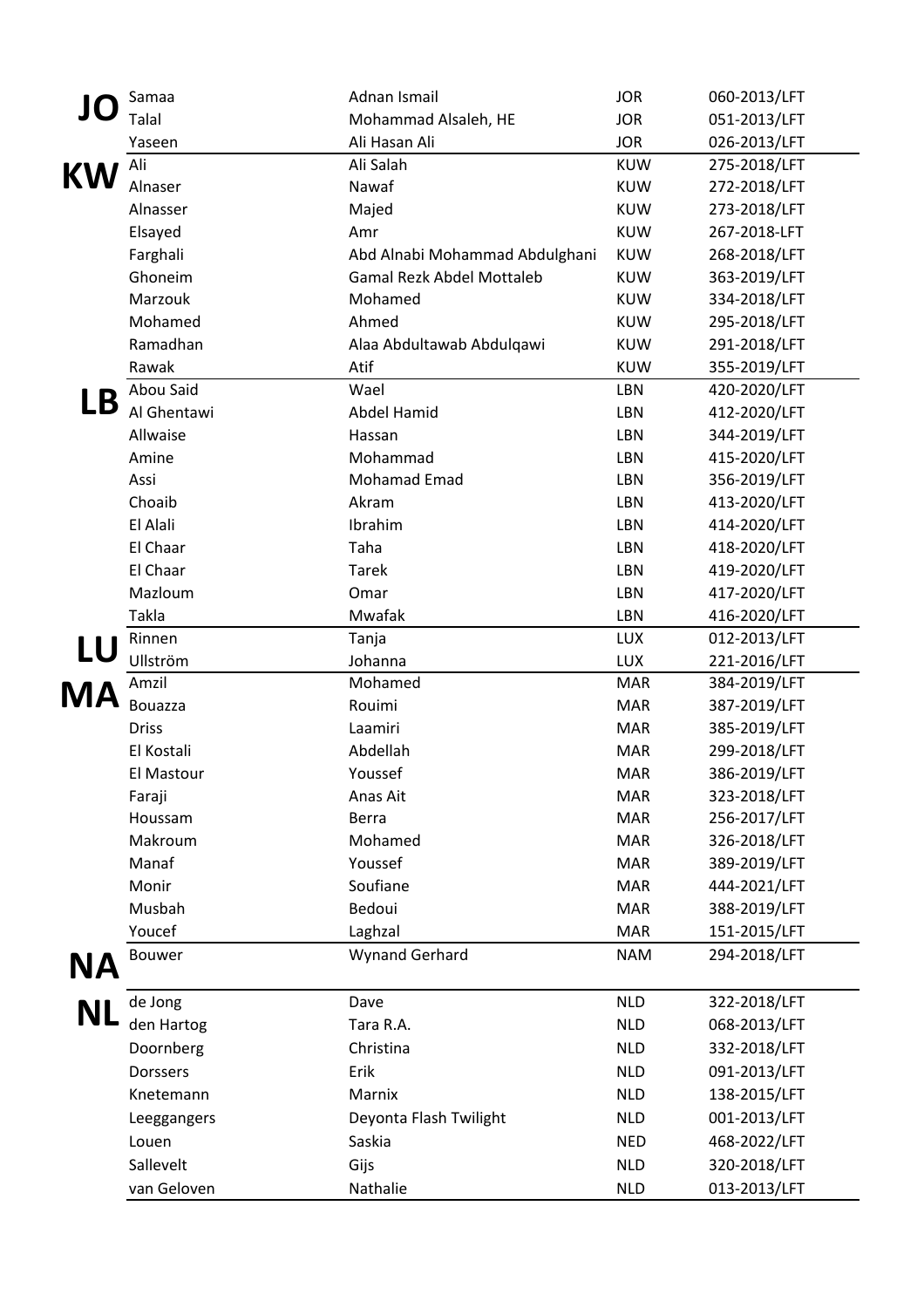|           | van Gils            | Denise           | <b>NLD</b> | 277-2018/LFT |
|-----------|---------------------|------------------|------------|--------------|
| <b>NL</b> | van Schalkwijk      | Chris            | <b>NLD</b> | 331-2018/LFT |
|           | Vogels              | Janou            | <b>NLD</b> | 102-2014/LFT |
|           | Øvrebotten          | Thor Egil        | <b>NOR</b> | 243-2017/LFT |
| <b>NO</b> |                     |                  |            |              |
| <b>OM</b> | Al-Ajmi             | Mohsin           | <b>OMA</b> | 441-2021/LFT |
|           | Al-Siyabi           | Anwar            | <b>OMA</b> | 353-2019/LFT |
| PL        | <b>Biernat</b>      | Kamil            | POL        | 082-2013/LFT |
|           | Demczuk             | Kacper           | <b>POL</b> | 461-2021/LFT |
|           | Demczuk             | Marek            | POL        | 078-2013/LFT |
|           | Dwojak              | Piotr            | POL        | 065-2013/LFT |
|           | Glowacki            | Szymon           | POL        | 027-2013/LFT |
|           | Janowski            | Przemysław       | <b>POL</b> | 252-2017/LFT |
|           | Karczmarek          | Artur            | POL        | 041-2013/LFT |
|           | Kotyński            | Tomasz           | POL        | 249-2017/LFT |
|           | Kozikowski          | Pawel            | POL        | 081-2013/LFT |
|           | Kulczynski          | Kamil            | POL        | 064-2013/LFT |
|           | Kurz                | Gerald           | POL        | 230-2016/LFT |
|           | Kurzyński           | Jacek            | POL        | 040-2013/LFT |
|           | Lieskewicz          | Mariusz          | POL        | 066-2016/LFT |
|           | Łojowski            | Artur            | POL        | 390-2019/LFT |
|           | Lubaszewska         | Marta            | POL        | 114-2014/LFT |
|           | Paszek              | Leszek           | POL        | 212-2016/LFT |
|           | Prokopiuk           | Marek            | POL        | 408-2020/LFT |
|           | Stańczuk            | Piotr            | POL        | 044-2013/LFT |
|           | Stankiewicz         | Piotr            | POL        | 141-2015/LFT |
|           | Syliwoniuk          | Pawel            | POL        | 154-2015/LFT |
|           | Tokarski            | Mateusz          | POL        | 370-2019/LFT |
|           | Witkowski           | Robert           | POL        | 019-2013/LFT |
|           | Zielinski           | Michal           | POL        | 202-2016/LFT |
|           | Zuber               | Piotr            | <b>POL</b> | 106-2014/LFT |
| PS        |                     |                  |            |              |
|           | Abu Awad            | Yiheya           | <b>PLE</b> | 380-2019/LFT |
|           | Ahmed               | Ismail           | QAT        | 254-2017/LFT |
|           | Al Dosari           | Khalifa          | QAT        | 342-2018/LFT |
|           | Baz                 | Farid            | QAT        | 193-2016/LFT |
|           | de Andrade          | Gregorio Antonio | QAT        | 305-2018/LFT |
|           | Said Elsherif       | Ramadan Ramadan  | QAT        | 383-2019/LFT |
|           | Fakhry Ramadan      | Said Elsherif    | QAT        | 315-2018/LFT |
|           | Gaballa             | Ibrahim          | QAT        | 182-2015/LFT |
|           | Garmouh             | Hamza            | QAT        | 400-2019/LFT |
|           | Holloman            | Franklyn         | QAT        | 306-2018/LFT |
|           | Hussein Abdelghany  | Alaa Mohamed     | QAT        | 238-2017/LFT |
|           | Mahmoud Abdelbasset | <b>Adel Said</b> | QAT        | 239-2017/LFT |
|           | Mosharaf            | Ali              | QAT        | 242-2017/LFT |
|           | Rouimi              | Soufian          | QAT        | 241-2017/LFT |
|           | Safsati             | Rachid           | QAT        | 132-2014/LFT |
|           | Scaramella          | Alessio          | QAT        | 308-2018/LFT |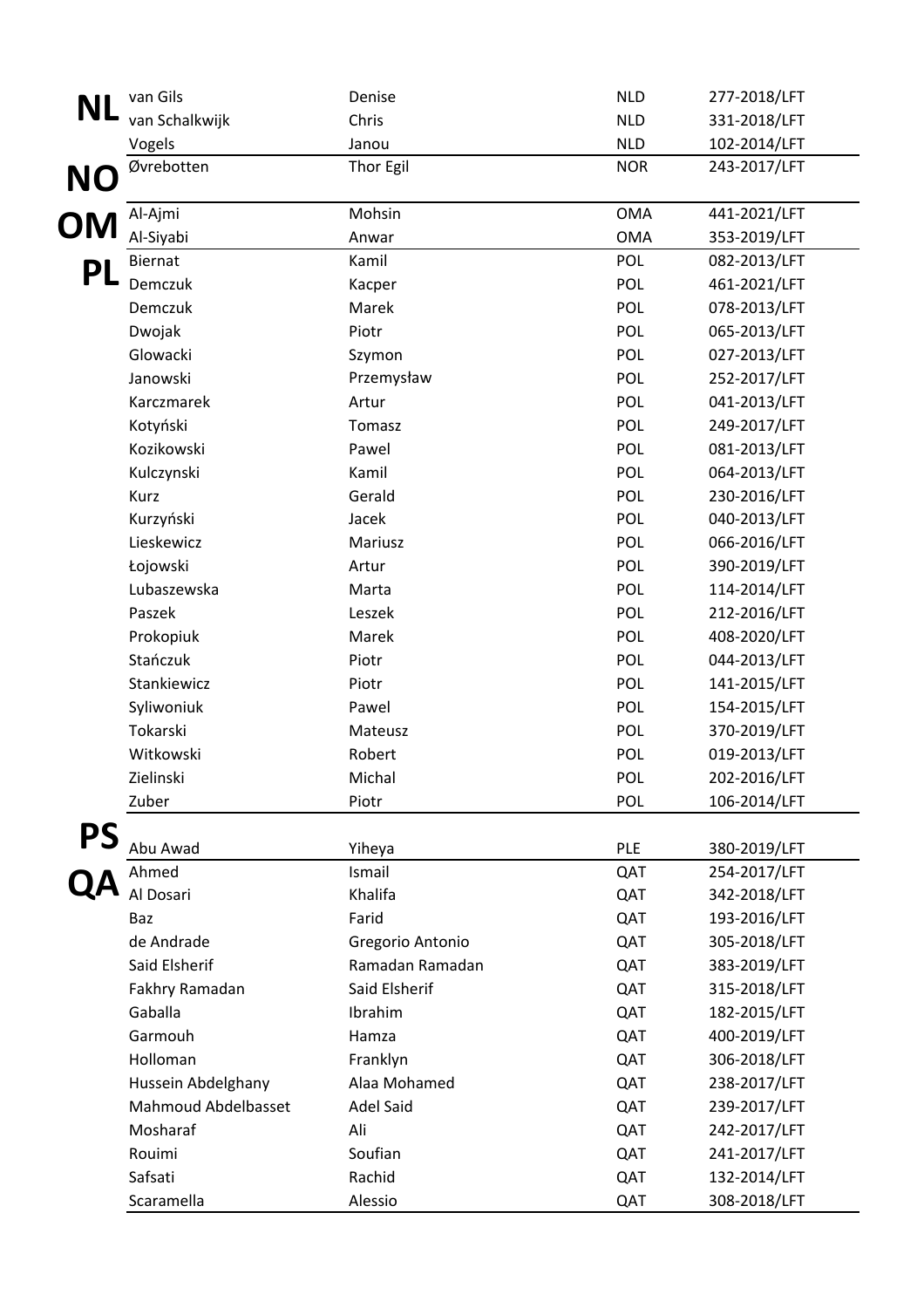| Soliman            | Mohamed                | QAT        | 197-2016/LFT |
|--------------------|------------------------|------------|--------------|
| Stelter            | Krista                 | QAT        | 150-2015/LFT |
| Touzri             | Abdelghani             | QAT        | 111-2014/LFT |
| Touzri             | Abdelhak               | QAT        | 366-2019/LFT |
| Touzri             | Hassan                 | QAT        | 379-2019/LFT |
| Adel               | Ibrhim                 | <b>KSA</b> | Y/164-2022   |
| Al Abbad           | Ali                    | <b>KSA</b> | 183-2015/LFT |
| Al Asiri           | Naser                  | <b>KSA</b> | 260-2017/LFT |
| Al Ghamlas         | Abdullah Abdulaziz A.  | <b>KSA</b> | 170-2015/LFT |
| Al Hajei           | Musslem                | <b>KSA</b> | 174-2015/LFT |
| Al Harbi           | Abdullah               | <b>KSA</b> | 392-2019/LFT |
| Al Harthi          | Tlal                   | <b>KSA</b> | 439-2020/LFT |
| Al Huzaim          | Khaled                 | <b>KSA</b> | 262-2017/LFT |
| Al Johani          | Khalid Hamdi           | <b>KSA</b> | 290-2018/LFT |
| Al Madeed          | Shaheen                | <b>KSA</b> | 422-2020/LFT |
| Al Matroud         | Majed Ahmed            | <b>KSA</b> | 192-2016/LFT |
| Al Mohammed        | Ali                    | <b>KSA</b> | 457-2021/LFT |
| Al Nemari          | Yasir Mohammed         | <b>KSA</b> | 309-2018/LFT |
| Al Qasem           | Azzam Ibrahim          | <b>KSA</b> | 175-2015/LFT |
| Al Rehaili         | Mohammed               | <b>KSA</b> | 164-2015/LFT |
| Al Ruhaiman        | Mohammed               | <b>KSA</b> | 289-2018/LFT |
| Al Saadi           | Saad                   | <b>KSA</b> | 240-2017/LFT |
| Al Salem           | Ahmed                  | <b>KSA</b> | 191-2016/LFT |
| Al Sharif          | <b>Bander Fahad</b>    | <b>KSA</b> | 123-2014/LFT |
| Al Sharif          | Mohamed                | <b>KSA</b> | 179-2015/LFT |
| Al Subhi           | Mohammed               | <b>KSA</b> | 454-2021/LFT |
| Al Tuwayjiri       | Ahmed                  | <b>KSA</b> | 173-2015/LFT |
| Al Yami            | <b>Abdullah Mohsin</b> | <b>KSA</b> | 354-2019/LFT |
| Al-Anazi           | Abdulmohsen            | <b>KSA</b> | 430-2020/LFT |
| Al-Anazi           | Turki                  | <b>KSA</b> | 432-2020/LFT |
| Al-Frih            | Rashed                 | <b>KSA</b> | 297-2018/LFT |
| Al-Ghanmi          | Abdullah Ghazi         | <b>KSA</b> | 376-2019/LFT |
| Al-Harbi           | Nabeel                 | <b>KSA</b> | 181-2015/LFT |
| Al-Harbi           | <b>Yazeed Mohammad</b> | <b>KSA</b> | 368-2019/LFT |
| Al-Majna           | Ahmad                  | <b>KSA</b> | 374-2019/LFT |
| Al-Sayel           | Mohammed               | <b>KSA</b> | 451-2021/LFT |
| Alluhaybi          | Fayez                  | <b>KSA</b> | 393-2019/LFT |
| Alluhaybi          | Maher                  | <b>KSA</b> | 394-2019/LFT |
| Almadrae           | Faisal                 | <b>KSA</b> | 456-2021/LFT |
| Almalki            | Abdullah               | <b>KSA</b> | 448-2021/LFT |
| Almushajarah       | Mohammed Ali           | <b>KSA</b> | 409-2020/LFT |
| Alnajjar           | Ahmed                  | <b>KSA</b> | 462-2021LFT  |
| Alshehri           | Khalid                 | <b>KSA</b> | 453-2021/LFT |
| Altukhays          | Mutab Saad             | <b>KSA</b> | 097-2014/LFT |
| Aludail            | Nasser                 | <b>KSA</b> | 410-2020/LFT |
| Assabri            | Othmane                | <b>KSA</b> | 463-2022/LFT |
| Assad              | Mansoor                | <b>KSA</b> | 345-2019/LFT |
| Baryan             | Omar                   | <b>KSA</b> | 447-2021/LFT |
| <b>Bin Mahmoud</b> | Abdullah Abdulaziz     | <b>KSA</b> | 377-2019/LFT |